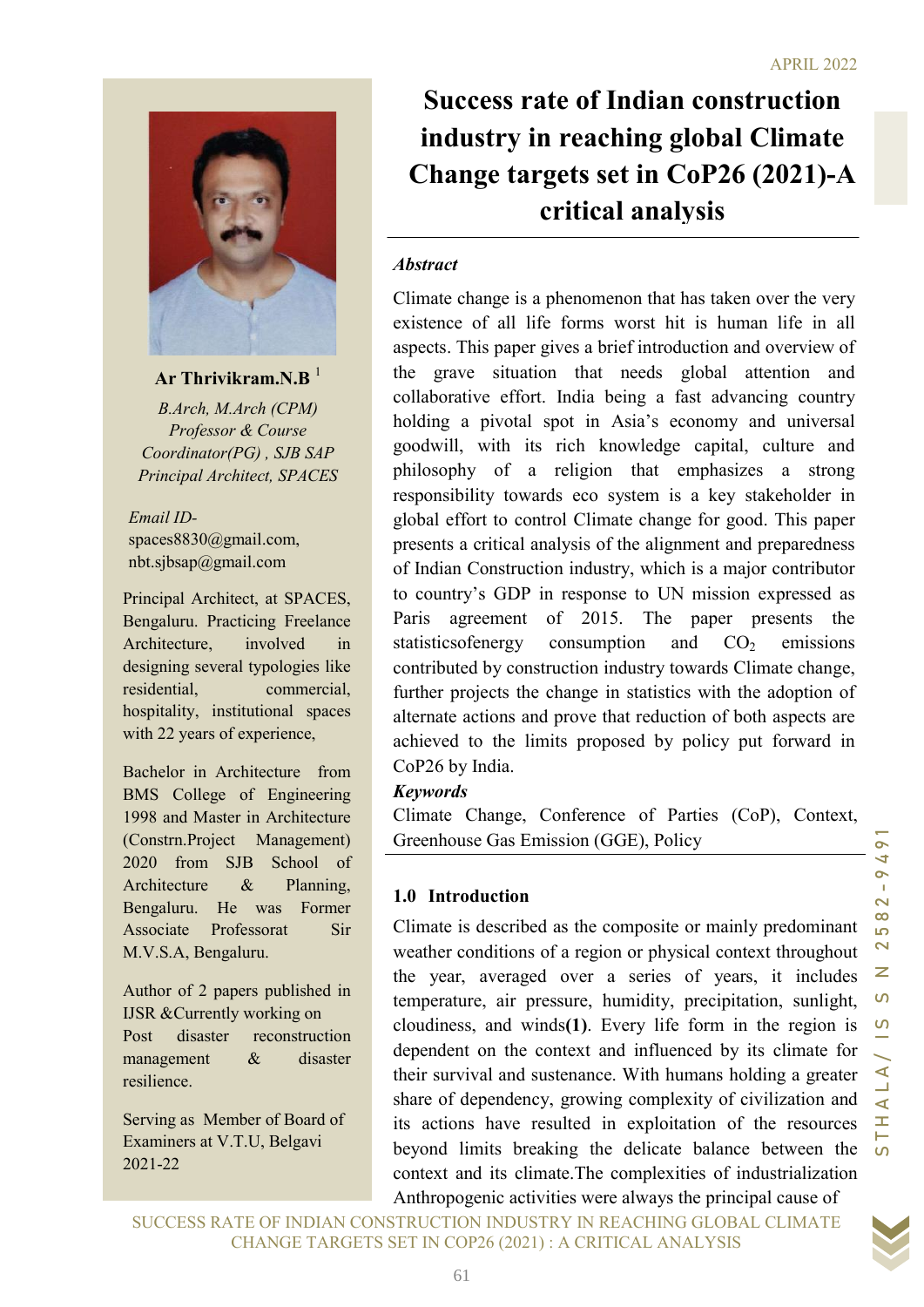climate change since the 1800s, mostly attributable to the combustion of fossil fuels such as coal, oil, and gas has lead to emission of carbon monoxide and methane, the socalled Greenhouse Gas Emissions (GHGE) function as a blanket around the Planet, trapping sun's heat and elevating temperatures. The Earth is presently around 1.1°C warmer than it was in late 1800s, with greenhouse gas concentrations at their highest in 2 million years. Intense droughts, water scarcity, devastating fires, rising sea levels, flooding, melting polar ice, catastrophic storms, and dwindling biodiversity are now among the repercussions of climate change. (2)

Climate change has affected people in a variety of ways. Climate change may have an impact on people's health, food security, housing, safety, and livelihood. Some of us, including those who live in small island nations and other impoverished countries, are already more susceptible to climate change. Sea-level rise and saltwater intrusion have compelled entire communities to relocate, and prolonged droughts are placing people at risk of starvation. The number of "climate refugees" is predicted to surge in the future. (2)

Many experts and government auditors agreed that restricting global temperature rise to no more than 1.5 degrees Celsius will help us evade the worst climate impacts and maintain a sustainable environment. Global warming will surpass 2.7°C by the end of the century, according to current federal climate plans. (3)

Climate change-causing emissions come from all over the world and harm everyone, although some countries emit more more than others. The 100 countries with the lowest

emissions account for 3% of all emissions. The top ten emitters account for 68 %. Everyone must embrace climate action, but those who cause significant damage have a larger need to act first. (3)

We are faced with a significant dilemma, while there are numerous remedies available. Many climate change solutions have the ability to strengthen our lives even while saving the environment. We also have worldwide accords to steer our progress, such as the United Nations Framework Convention on Climate Change and the Paris Agreement of 2015. Reducing emissions, responding to climate impacts, and financing essential modifications are three main types of action. (2)

While a significant number of countries are vowing to achieve net zero emissions by 2050, around half of all emission reductions must be accomplished by 2030 to keep global warming below 1.5°C. Between 2020 and 2030, fossil fuel production must fall by about  $6\%$  annually.  $(3)$ 

Climate action implies substantial financial commitments on the part of governments and businesses, while climate stagnation is even more costly. One key aspect is for affluent countries to follow through on their pledge to pay \$100 billion per year to developing economies so that they may adapt and migrate to greener economies. (2)

indling biodiversity are now<br>
or 2015. Reducing emissions, responding to<br>
cluster along the complexity and fillmations are three main types of action.<br>
LG cluster people in a (2)<br>
while a significant number of countries a The UN for climate change (UNCC) has been conducting Conference of Parties (CoP) to assess the steps taken towards Climate change objectives by all its member nations and its effectiveness. The CoP26 held in Glasgow, UK in 2021 has seen some significant commitments by member nations towards achieving the objectives globally in a collaborative manner. The CoP26 has been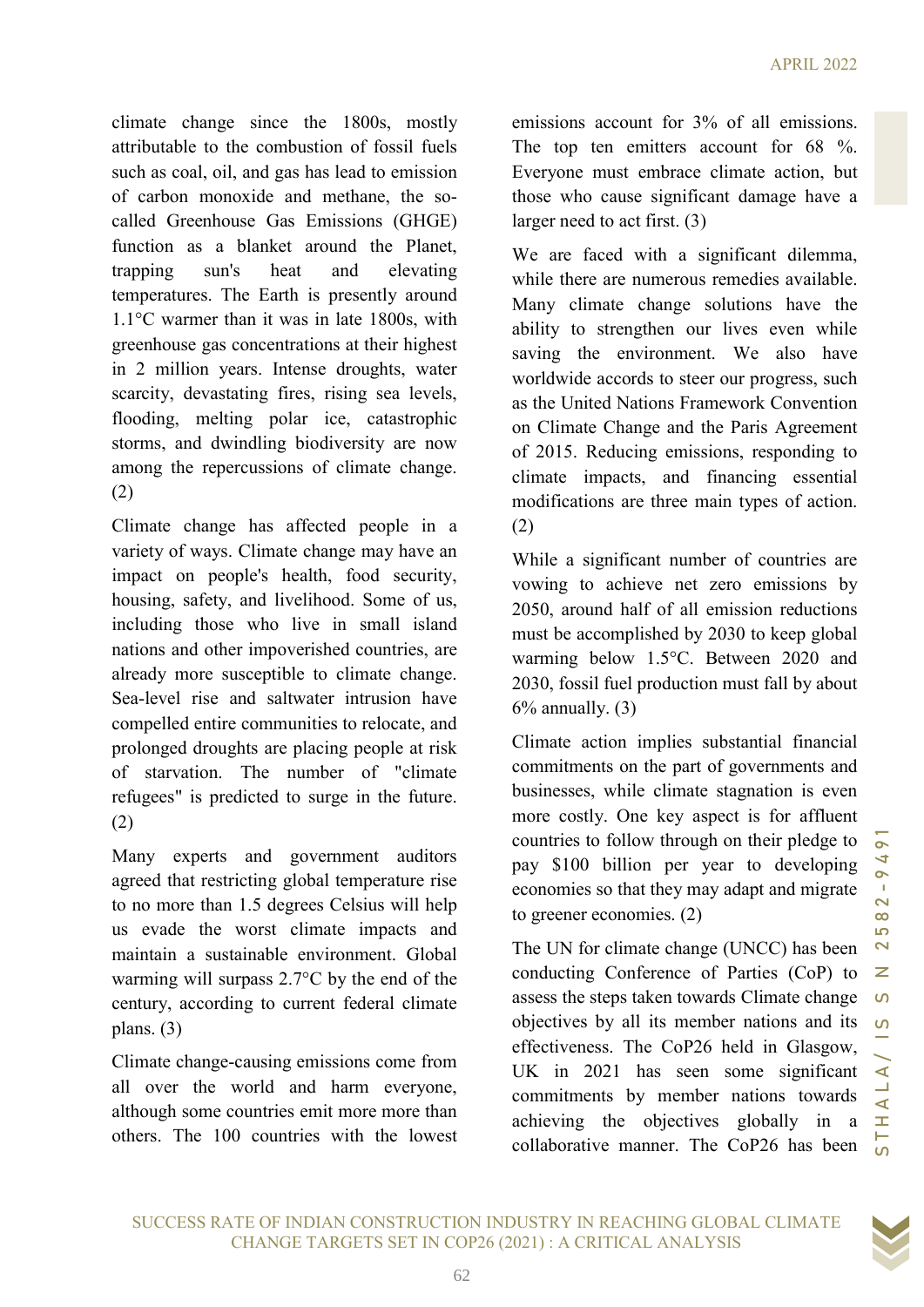historical wherein India has committed to achieve greater milestones in climate change actions.

#### 2.0 Overview

India's economy is getting more integrated with the global economy as its size and importance expand. The liberalization and economic reforms that dates back to the early 1990s seem to be irreversible and are set to accelerate. Transaction costs in India have declined in recent decades, notably as the country liberalises its corporate climate. As a result, Indian businesses are becoming more focused, efficient, and typically larger in contrast to being broadly diversified and vertically integrated company groups. In addition to the corporate restructuring and increasing domestic M&A that has resulted, many Indian companies are now investing overseas and forming budding multin As a result of this shift, the Indian economy's global integration will continue to grow. (4) global integration will continue to grow. trivial wherein India has committed to the indulting under<br>notice of the world's sceedure and accredited to the world's sceedure<br>SUC greater milestones in eliminate change<br>in the world's sceedure are the world's common int achieve greater milestones in climate change<br>actions.<br>2.0 Overview<br>India's economy is getting more integrated<br>with the global economy as its size and<br>importance expand. The liberalization and<br>economic reforms that dates ba to the corporate restructuring and<br>g domestic M&A that has resulted,<br>lian companies are now investing<br>and forming budding multinationals. wherein India has committed to (including nuclear and acrospace). India has exactly interest and the service and the service and the service and the service and the service and continue and continue properties and continu

Since the mid - twentieth century, when it broke away from its intrusive visitors and its broke away from its intrusive visitors and its fraction of global GDP had fallen to between 1%to 2%, India has been on a mission to boost its part of the global economy. (2) boost its part of the global economy.

Indian real GDP per capita is now increasing at a pace of 7.5% / year on average, more so than doubling in a decade. This statistic stands in contrast with the past annual GDP per capita growth rate of just 1.25 % between 1950 - 1980. With faster development, India overtook Japan to be the world's third economy in 2006, responsible for about 7% of global GDP (after the United States and China). (5) ndian real GDP per capita is now increasing<br>t a pace of 7.5% / year on average, more so<br>han doubling in a decade. This statistic<br>tands in contrast with the past annual GDP<br>per capita growth rate of just 1.25 % between<br>950

India is a huge and strategically significant democratic nation with a booming service sector and key industrial capabilities

the world's second-largest population and is a key military and economic power in Asia, with a population of over a billion people. Except for China, India's genuine rate of economic growth has surpassed most other economies in the recent decade. (2)

The present state of economic growth of India indicates its influence and significance in the Asian continent, so also proves the extent of contribution to climate change making India responsible to be the key stakeholder in bringing about climate change.



Fig 2.1 India's contribution to global climate change (Source: Emissions Database for global atmospheric research, BBC)

## 3.0 Background

Advances and development in various sectors have been constantly growing, though there was a fall due to the pandemic, India has contributed to the world economy, the GDP has recovered quickly due to supportive policies by the government and financial relief. For capita (tonnes)<br> **Solution**<br> **Solution**<br> **Solution**<br> **Solution**<br> **Solution**<br> **Solution**<br> **Solution**<br> **Solution**<br> **Solution**<br> **Solution**<br> **Solution**<br> **Solution**<br> **Solution**<br> **Solution**<br> **Solution**<br> **Solution**<br> **Solutio** 

The economy's foundations remain resilient, owing to the incremental relaxation of lockdowns and the intelligent intervention of the Atmanirbhar Bharat Mission, which has put the economy firmly on the road to recovery. This route would need a 2.4 % increase in real GDP over 2019 2019-20's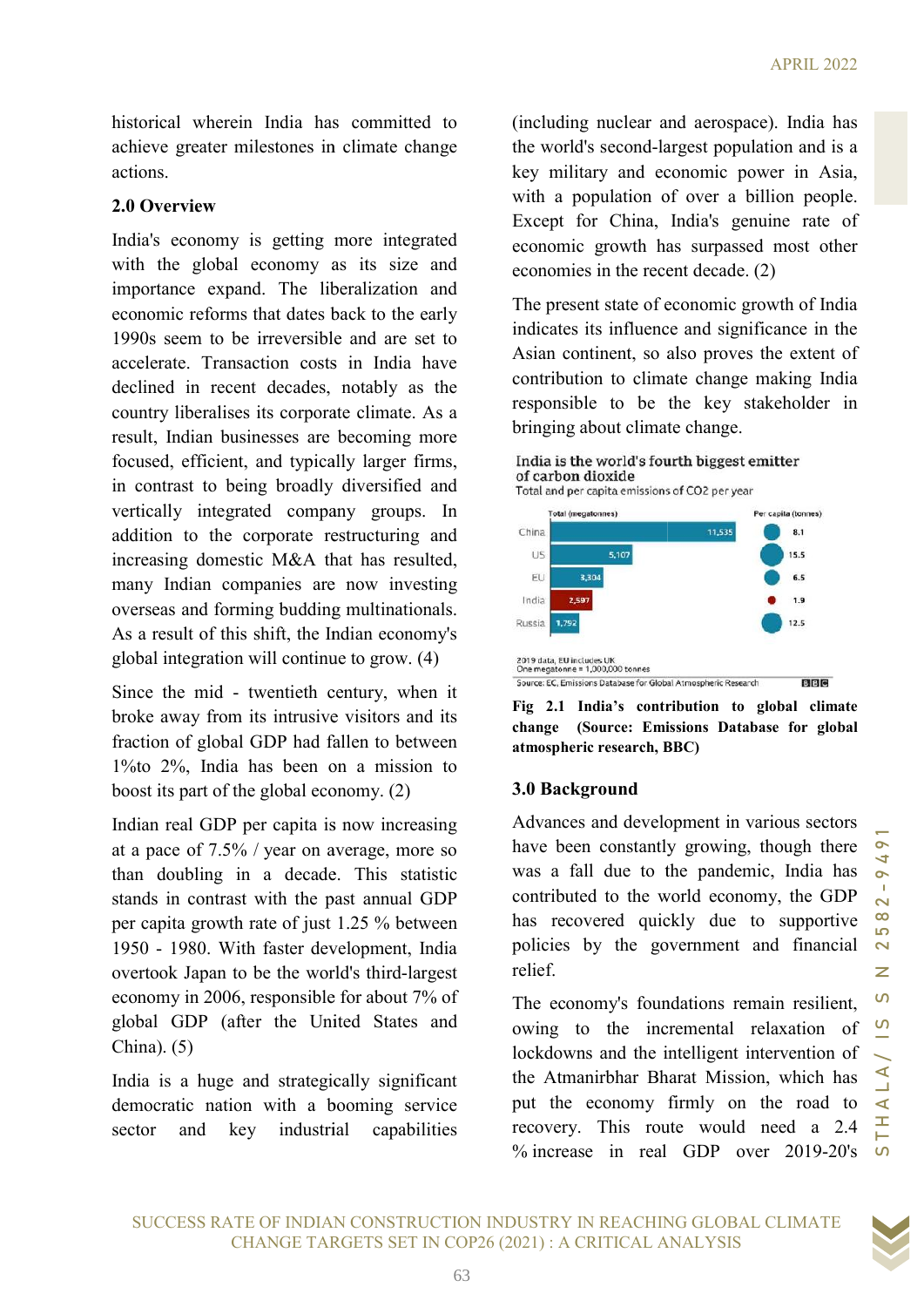absolute level, implying that the gdp would take two years to reach and surpass its pre pandemic level. These expectations are in line<br>with the IMF's forecasts of 11.5 % real GDP<br>growth in 2021-22 and 6.8 % in 2022-23 for with the IMF's forecasts of 11.5 % real GDP growth in 2021-22 and 6.8 % in 2022-23 for India. According to the IMF, India will India. According to the IMF, India will<br>become the world's fastest emerging economy within next two years. (6)



Fig 3.1(source: Ministry of Statistics & Programme Fig 3.1(source: Implementation)(7)

Fig 3.1 gives a comprehensive vision of the contributors to GDP; the focus should be on industries, which are active contributors to Greenhouse gasses, a prime element leading to Climate change. The manufacturing sector comprises of units of varied type an electricity and mining are small contributors, the entire focus goes to Construction sector which is single largest activity currently the entire focus goes to Construction sector which is single largest activity currently contributing to 27.6% of the Industry sector, amounting to a Gross Value Added (GVA) 12,82,048.00 Cr INR. (7) SUCCE (implying that the gelty could be three totals and the sychology could<br>
altaxies be two years to reach dampass its pre-<br>
that the IMF's forecasts of 11.5 % real GDP The building materials an<br>
decided the IMF's forec is to GDP; the focus should be on<br>which are active contributors to<br>e gasses, a prime element leading<br>change. The manufacturing sector<br>of units of varied type and scale, share the expectation of the grap work in the grap work is a large to the statistic between the statistic scontinuous and the greater in the greenhouse of the Si the Channel and the MFS forecasts of 11.5 % end GDP The bui

## 4.0 Climate Change and Construction sector

The development of any nation is visible through its constructions, more the development more is the infrastructure and amenities necessary from social to economic infrastructure. This proves that Construction industry is a key activity that defines development implying that it has a greater climate change. share in the greenhouse emissions leading to

The building materials and construction business has two critical issues, both of which expose sector players along the construction value chain to global climate risks in different ways. On the one side, the industry impacts the environment through GGE and is subject to carbon credits in the production of construction materials, as well as in the power and heat supply cycles of building operation. (8)

# 4.1 Indian Construction Industry and its share in Climate change

The building sector in India accounts for nearly 22% of the country's total annual CO2 emissions. The products/industrial practices of three energy-intensive building materials<br>constitute for 80% of the emissions released<br>by the construction sector: (9) constitute for 80% of the emissions released by the construction sector:  $(9)$ **Solution** and its<br>
a accounts for<br>
tal annual CO2<br>
strial practices<br>
Iding materials<br>
ssions released<br>
ssions released<br>
numption and<br>
curre of these<br>
numption and<br>
future of these<br>
numption and<br>
future changes<br>  $\frac{1}{\sqrt{$ 

- Steel
- Cement
- Brick

The statistics of energy consumption and emissions during the manufacture of these three materials are tabulated in Table 4.1 for past three decades to understand the growth trend. Table 4.2 projects the future changes for the next 10 years.

Table 4.1 implies an upward trend with an annual increase of 51.77PJ in energy consumption and 6.3mt in CO2 emissions.

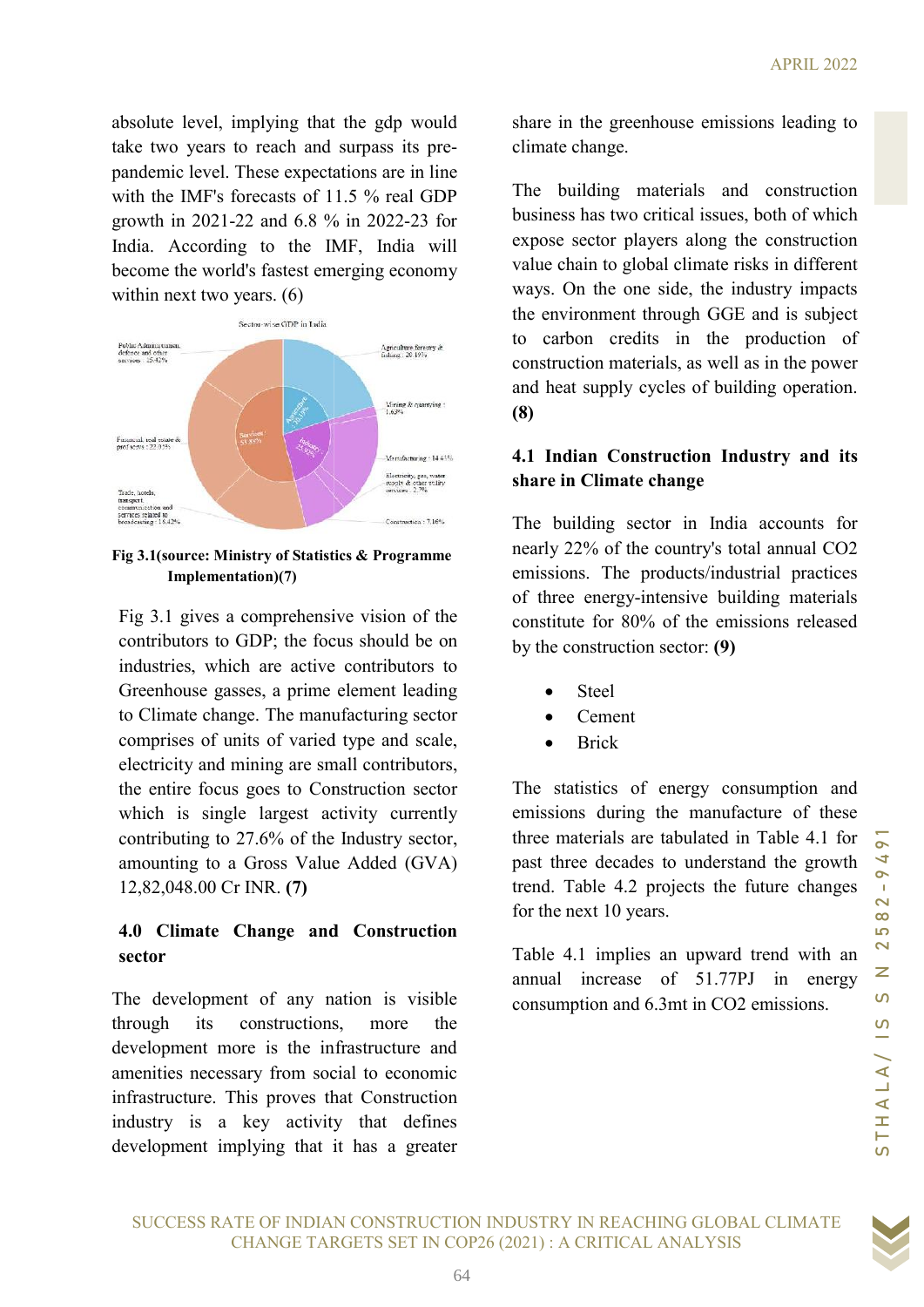|                                                                             |        |         |                            |                    | <b>APRIL 2</b>                                                                        |  |
|-----------------------------------------------------------------------------|--------|---------|----------------------------|--------------------|---------------------------------------------------------------------------------------|--|
| <b>Manufacture of Cement,</b><br><b>Steel &amp; Brick</b>                   | 1990   | 2020    | Increase<br>in 30<br>years | Annual<br>Increase | carbon emissions and construction indus<br>must adapt to these changes to sustain     |  |
| Total energy consumed PJ<br>(Peta Joules)                                   | 721.00 | 2274.00 | 1553.00                    | 51.77              | production of basic construction materials<br>cater to the growing demands. This dra  |  |
|                                                                             |        |         |                            |                    | transition needs a lot of effort to transform                                         |  |
| Total CO2 emission(mT)<br>Table 4.1 Total Energy & Emission in 1990&2020(9) | 76.30  | 267.00  | 190.70                     | 6.36               | way the construction industry produces ba<br>construction material. It also signifies |  |

| Total energy consumed PJ<br>(Peta Joules) | 2274.00 | 2792.29 | 22.79% |
|-------------------------------------------|---------|---------|--------|
|                                           |         |         |        |
| Total CO2 emission(mT)                    | 267.00  | 290.61  | 8.84%  |

Table 4.2 Projection of Future increase in Emissions & Energy consumption upto 2030(9)

Table 4.2 projects a phenomenal increase in energy consumption by 22.79% and 8.84% in emissions with conventional methodin a decade in the manufacture of 3 extensively used building materials.

## 5.0 Climate change goals set by India in CoP26 -2021(10)

- India's non-fossil energy capacity will attain 500 gigawatts (GW) by 2030.
- By 2030, India's economy will have a carbon intensity of 45 percent..
- By 2030, India will have met 50% of its energy demand (measured in power generation capacity) with renewable energy.
- By 2030, India will have lowered its entire anticipated carbon emissions by one billion tons.
- India's target of net-zero emissions are to be fulfilledby 2070.

## 5.1 Challenges to India construction Industry

India's stand on CoP26 implies that the energy consumption must switch from fossil fuels to renewable sources to reduce the

Increase carbon emissions and construction industry  $\lim_{n \to \infty}$  Annual must adapt to these changes to sustain its production of basic construction materials and years cater to the growing demands. This drastic transition needs a lot of effort to transform the way the construction industry produces basic construction material. It also signifies the human capital engaged and finance invested Increase to reach the set goals.  $Increase$   $IIust$   $a u a p t$  to  $IIcsc$  $\begin{array}{|c|c|c|c|c|}\n \hline\n 1990 & & & \text{Increase} & \text{Annual} & \text{carbon emissions and construction industry} & \text{must adapt to these changes to sustain its production of basic construction materials and cater to the growing demands. This drastic transition needs a lot of effort to transform the way the construction industry produces basic construction material. It also signifies the human capital engaged and finance invested.\n\hline\n$ Manufacture of Cement,<br>
Steel & Brick<br>
Steel & Brick<br>
(Ptia Johnes) 1990 2020 Increase<br>
Total Consequence of Cement<br>
Collect Consequence of Cement<br>
Collect Consequence of Cement<br>
Total CO2 emission(mT) 76.30 267.00 190.70 APRIL 2022<br>
Stette of Cement,<br>
Network Cement (1990 2020 1000 2020 1000 2020 1000 2020 1000 2030 2274.00 2274.00 1553.00 51.77<br>
Network 2020 2274.00 2274.00 1553.00 51.77<br>
The construction metric of Desic construction met **Example 12002**<br> **Example 12002**<br> **Example 12002**<br> **Example 12002**<br> **Example 12002**<br> **Example 12014**<br> **Example 12014**<br> **Example 12014**<br> **Example 12014**<br> **Example 12014**<br> **Example 12014**<br> **Example 12014**<br> **Example 12014**<br> Mentgrave of Cenesis, 1990<br>
Significant of Cenesis (New 1990 2000)<br>
Significant of Cenesis (New 1990 2274.00 2274.00 2000 1990.<br>
Total CO2 emission(mT) 76.50 2010 199.70 199.70 199.70 199.70 199.70 199.70 199.70 199.70 19

The Construction industry needs to engage all aspects from Design, Engineering, Construction and Management streams holistically to successfully bring the emission levels down to the set limits.

# 6.0 Strategies and actions of construction industry supporting climate change policies

# 6.1 Technological strategies

| isumption upto 2000(7)                                                                                                                                                                        | noustically to successfully bring the emission<br>levels down to the set limits.                                                                                                                                                                                                                      |                      |                                                      |                                   |
|-----------------------------------------------------------------------------------------------------------------------------------------------------------------------------------------------|-------------------------------------------------------------------------------------------------------------------------------------------------------------------------------------------------------------------------------------------------------------------------------------------------------|----------------------|------------------------------------------------------|-----------------------------------|
| cts a phenomenal increase in<br>otion by 22.79% and $8.84\%$ in<br>conventional methodin a<br>manufacture of 3 extensively<br>aterials.                                                       | 6.0 Strategies and actions of construction<br>industry<br>supporting<br>policies                                                                                                                                                                                                                      |                      | climate                                              | change                            |
|                                                                                                                                                                                               | <b>6.1 Technological strategies</b>                                                                                                                                                                                                                                                                   |                      |                                                      |                                   |
| ange goals set by India in<br>2021(10)<br>on-fossil energy capacity will<br>) gigawatts $(GW)$ by 2030.<br>India's economy will have a<br>tensity of 45 percent<br>India will have met 50% of | A change in the levels of technology would<br>bring about a noticeable reduction in the<br>green gas emissions. Refer Table 6.1 in<br>Section 9Annexure-1 for a comparative study<br>showing the emission by different technology<br>levels adopted in manufacturing the same<br>material Source: (9) |                      |                                                      |                                   |
| demand (measured in power<br>n capacity) with renewable                                                                                                                                       | Conventional method as<br>per Table 6.1.1 Annexure-1                                                                                                                                                                                                                                                  | Steel<br>million Ton | Cement<br>production in production in<br>million Ton | Brick<br>production<br>in billion |
| India will have lowered its                                                                                                                                                                   | <b>Total production for next</b><br>10 years                                                                                                                                                                                                                                                          | 33.9                 | 224.5                                                | 93.6                              |
| icipated carbon emissions by                                                                                                                                                                  | <b>Total energy Consumption</b><br>(PJ/t) for next 10 years                                                                                                                                                                                                                                           | 1071.24              | 1299.85                                              | 421.10                            |
| n tons.                                                                                                                                                                                       | <b>Total CO2 emission</b><br>reduced (mT) for next 10                                                                                                                                                                                                                                                 | 81.36                | 206.54                                               | 2.71                              |
| rget of net-zero emissions are                                                                                                                                                                | years                                                                                                                                                                                                                                                                                                 |                      |                                                      |                                   |
| illedby 2070.                                                                                                                                                                                 | Table 6.2 Energy consumption & $CO2$ Emissions<br>upto 2030(Conventional method)                                                                                                                                                                                                                      |                      |                                                      |                                   |
| es to India construction                                                                                                                                                                      |                                                                                                                                                                                                                                                                                                       |                      |                                                      |                                   |
| on CoP26 implies that the                                                                                                                                                                     |                                                                                                                                                                                                                                                                                                       |                      |                                                      |                                   |
| ption must switch from fossil                                                                                                                                                                 |                                                                                                                                                                                                                                                                                                       |                      |                                                      |                                   |
| able sources to reduce the                                                                                                                                                                    |                                                                                                                                                                                                                                                                                                       |                      |                                                      |                                   |

Table 6.2 Energy consumption  $\&$  CO<sub>2</sub> Emissions upto 2030(Conventional method)



SUCCESS RATE OF INDIAN CONSTRUCTION INDUSTRY IN REACHING GLOBAL CLIMATE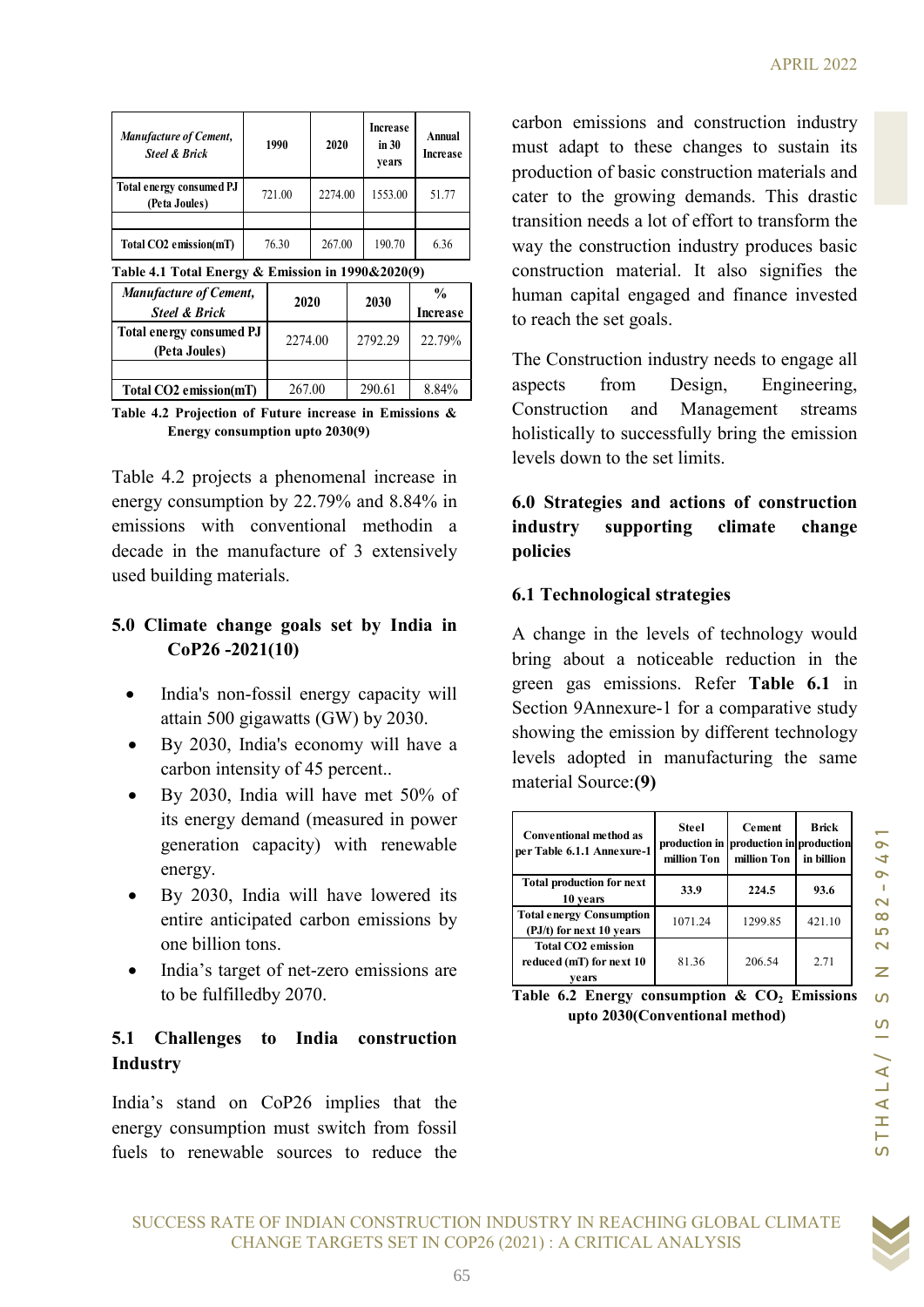| Alternate method as per<br>Table 6.1.1 Annexure-1              | <b>Steel</b><br>production in production in production<br>million Ton | <b>Cement</b><br>million Ton | Brick<br>in billion |
|----------------------------------------------------------------|-----------------------------------------------------------------------|------------------------------|---------------------|
| <b>Total production for next</b><br>10 years                   | 33.9                                                                  | 224.5                        | 93.6                |
| <b>Total energy Consumption</b><br>(PJ/t) for next 10 years    | 735.60                                                                | 1010.25                      | 243.36              |
| <b>Total CO2 emission</b><br>reduced (mT) for next 10<br>vears | 40.68                                                                 | 187.45                       | 1.68                |

Table 6.3 Energy consumption  $\&$   $CO<sub>2</sub>$  Emissions upto 2030(Alternate method) (Alternate method)

The Tables 6.2 and 6.3 shows the energy consumption and emissions levels during the manufacture of the three materials under consideration by conventional and alternate method as specified in Section 1 Table 6.1 and emissions levels during the<br>of the three materials under<br>by conventional and alternate<br>ecified in Section 9 Annexure-

| <b>Manufacture of Cement,</b>             | <b>Conventional</b> | Alternate | $\frac{0}{0}$   | 1nstrui  |  |
|-------------------------------------------|---------------------|-----------|-----------------|----------|--|
| <b>Steel &amp; Brick</b>                  | method              | method    | <b>Decrease</b> | habita   |  |
| Total energy consumed PJ<br>(Peta Joules) | 2792.29             | 1989.24   | 28.76%          | Confe    |  |
|                                           |                     |           |                 | $1/CP$ . |  |
| Total CO2 emission(mT)                    | 267.00              | 229.81    | 13.92%          | ౼        |  |

Table 6.4 Reduction in Energy consumption & CO2 Emissions upto 2030 with change in manufacturing methods as specified in Table 6.1

The Table  $6.4$  shows a decline of  $28.76\%$ intotal energy utilization and 13.92% in total  $CO<sub>2</sub>$  emissions for target year 2030 from now. In comparison to the increase projected in In comparison to the increase projected in Table 4.2 with a projected increase inenergy consumption of 22.79% and 8.84% in emissions, the reduction statistics as emissions, the reduction statistics illustrated in Fig 6.1.1 clearly neutralizes beyond the increase statistics, which indicates a brighter side of the possibility to reach the targets listed in Section 5. The contribution to decrease in the manufacture of the three basic building materials is just 20% of the total materials manufactured to support the construction activity. If another 40% of the industries supporting construction adopts this change there is no doubt in neutralizing the rising contribution in next 10 years. Be 6.3 Leaving constants and CO, Emissions<br>
Figs.1.1 Comparison of Fifterive re-<br>
Top 1030 (Microsoftenia energy<br>
sumption and consistent in the core of the three materials under<br>
infinite Succession Isvets during the<br>
wh ts listed in Section 5. The contribution to<br>case in the manufacture of the three basic<br>ling materials is just 20% of the total<br>rials manufactured to support the<br>truction activity. If another 40% of the<br>stries supporting co



Parameters Fig6.1.1 Comparison of Effective reduction of

# 6.2 Design strategies strategies focused on reducing Energy Consumption & CO <sup>2</sup>Emissions

method method Decrease habitats, in its INDC in accordance to  $2792.29$  |  $1989.24$  |  $28.76\%$  | Conference of the Parties (COP) decisions Alternate method)<br>
Fig6.1.1Comparison of Effective reduction of<br>
emanueters<br>
and 6.3 shows the energy<br>
or  $\Omega$ . Design strategies focused on red<br>
the three materials under<br>
Energy Consumption & CO<sub>2</sub> Emission<br>
conventiona The Government of India acknowledged Green Rating for Integrated Habitat Assessment (GRIHA) as a national  $\frac{1}{\%}$  instrument to measure GHG reduction from 1/CP.19 and 1/CP.20. The GoI tool, created by The Energy and Resources Institute (TERI) and incorporated by the Ministry of New and Renewable Energy (MNRE), assesses the environmental performance of all building typologies holistically over their entire life cycle, providing a definitive standard for green buildings and sustainable ecosystems. (1980)<br>
1987.45 93.6<br>
187.45 1.68<br>
187.45 1.68<br>
187.45 1.68<br>
189.45 1.68<br>
189.45 1.68<br>
198.5<br>
198.5<br>
198.9<br>
198.9<br>
198.9<br>
198.9<br>
198.9<br>
198.9<br>
198.9<br>
198.9<br>
199.9<br>
28.76%<br>
199.9<br>
28.76%<br>
29.9<br>
28.76%<br>
29.9<br>
29.9<br>
29.9<br>
29 229.81<br>
187.45<br>
229.326<br>
229.326<br>
229.81<br>
229.82<br>
229.81<br>
229.82<br>
229.81<br>
229.82<br>
229.81<br>
229.82<br>
229.81<br>
229.82<br>
229.81<br>
229.82<br>
229.82<br>
229.82<br>
229.82<br>
229.82<br>
229.82<br>
229.82<br>
229.82<br>
229.82<br>
229.82<br>
229.82<br>
229.82<br>
229 India (GoI)<br>for Integrated<br>as a national<br>reduction from<br>accordance to<br>COP) decisions<br>of tool, created<br>urces Institute<br>the Ministry of<br>my (MNRE),<br>formance of all<br>ly over their<br>a definitive<br>and sustainable<br>4, the predicted  $(Go)$ 

In a business-as-usual scenario4, the predicted emissions from the commercial sector in 2030 would be around 1370Mt CO2e, whereas if this footprint complies with GRIHA criteria emissions would be lowered by 38 %. As a signatory to the United Nations Framework Convention on Climate Change (UNFCCC),India is taking steps to adapt buildings to climate change in a global (UNFCCC), India is taking steps to adapt<br>buildings to climate change in a global<br>framework, with potential for country-tocountry technology sharing agreements and international capacity development assistance. (10) ss-as-usual scenario4, the predicted<br>from the commercial sector in 2030<br>around 1370Mt CO2e, whereas if<br>nt complies with GRIHA criteria<br>would be lowered by 38 %. As a

SUCCESS RATE OF INDIAN CONSTRUCTION INDUSTRY IN REACHING GLOBAL CLIMATE CHANGE TARGETS SET IN COP26 (2021) : A CRITICAL ANALYSIS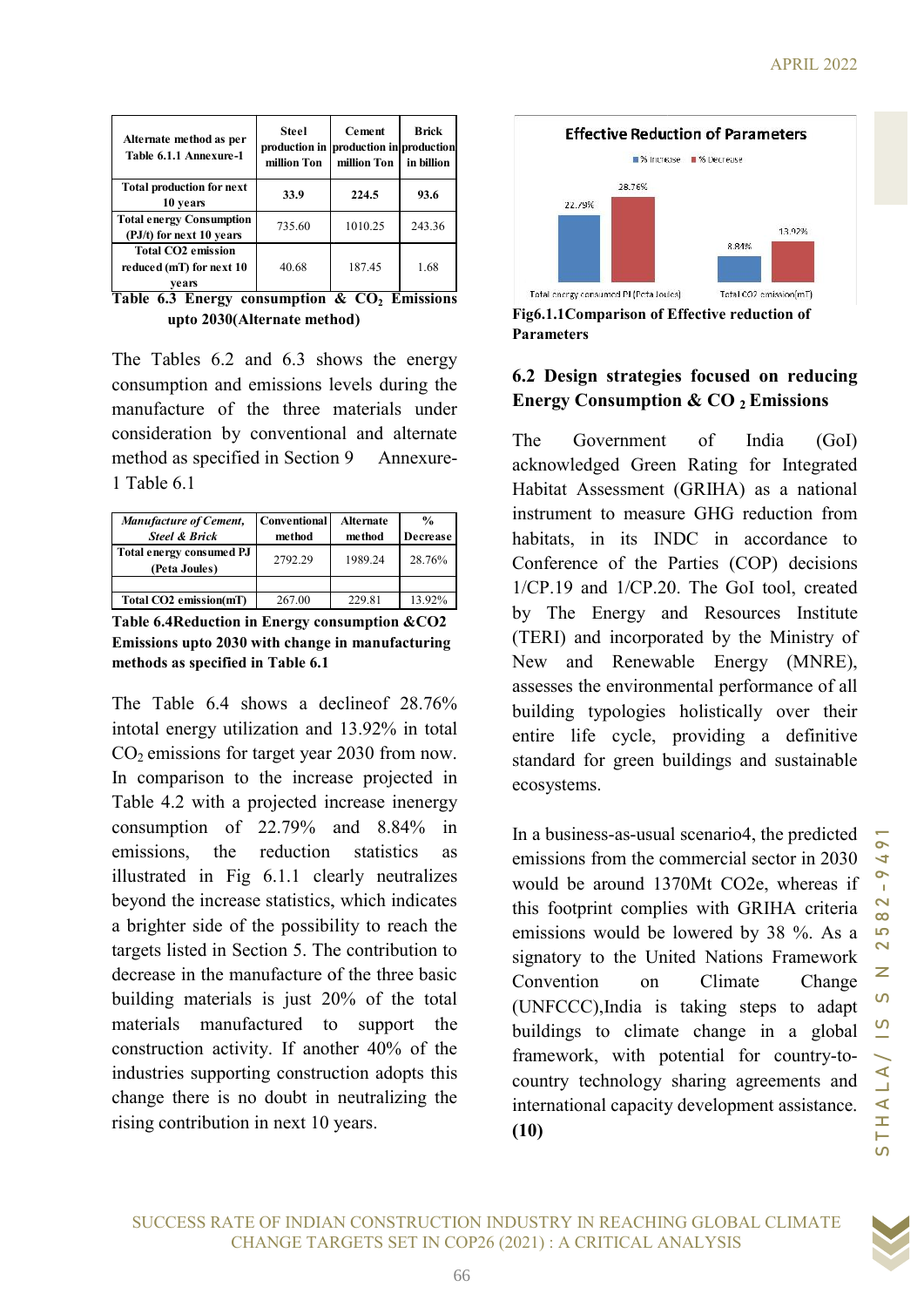The construction industry is ready to take on the challenge of reducing its share of the emissions to 45% of the present value in a decade.

#### 7.0 Conclusion

It is a known fact that India has always acted responsibly in crucial situations, the promises made by the Govt. of India in CoP 26 is not just a statement but an assurance to the world that we are committed to it. Being a country in Asia holding a pivotal role in the economy knows its responsibility and efforts taken towards a grave situation. The construction industry being a single entity contributing a major part to the country's GDP also is aware

#### 8.0 Bibliography

1. Dictionary.com. Definitions. Dictionary.com. [Online] 1995. [Cited: Dec 30, 2021.] https://www.dictionary.com/browse/climate.

2. UN Publications . Climate action. UN Climate action. [Online] United Nations Publications . [Cited: Dec 30, 2021.] https://www.un.org/en/climatechange.

3. Nations, United.UN Climate Change Annual Report. Bonn, Germany : UNFCC Secretariate, 2018. ISBN 978-92-9219-184-9.

4. Raj, Aggarwal. India in World Economy. Review of market Integration. 10.1177/097492921000200302, 2010, Vol. 2.

5. OECD.OECD Economic Surveys: India. Paris, France : Organization for Economic Cooperation & Development, 2007.

6. MoF.Summary of Economic Survey. New Delhi : Ministry of Finance, India, 2021.

7. GoI.PROVISIONAL ESTIMATES OF ANNUAL NATIONAL INCOME & GDP, 2020-21. New Delhi : Ministry of Statistice & Programme Implementation, India, 2021.

of the impacts it has created in the climate change scenario. India being an emerging nation has reformed many policies for the betterment and has enabled new ideas to curb the effects of climate change, which has given the stakeholders a freedom to explore for the better of the humanity. India also being selfreliant in technology and think tanks has all the capability and agility to handle the great challenge of reducing the emissions levels set in CoP26. The construction industry is well equipped with technology, human resources and governmental support to handle its share of reductions. The trends imply that the far end vision of zero emission at 2070 will be fulfilled without ambiguity.

originally und ellicits is keen<br>
estimation and Vision of Zero ermission at 2070 will be<br>
a single entity contributing a<br>
estimation and vision of Zero ermission at 2070 will be<br>
Definitions *Dictionary.com*,<br> **Evaluation** 8. Michael Müller, Thomas Krick, Dr. Julian Blohmke. Predictions. Deloitte. [Online] Deloitte. [Cited: Dec 31, 2021.] https://www2.deloitte.com/ce/en/pages/realestate/articles/putting-the-construction-sector-at-thecore-of-the-climate-change-debate.html.

9. Alternatives, Development. Construction sector in india and climate change. Development Alternatives. [Online] [Cited: Dec 31, 2021.] https://www.devalt.org/newsletter/jan97/of\_1.htm.

10. India at CoP26 and Beyond . PallaviDas, VaibhavChaturvedi. Singapore : INSTITUTE OF SOUTH ASIAN STUDIES (ISAS), 2019.

11. GRIHA. Reaffirming India's INDCs through GRIHA. Green Rating for Integrated Habitat Assessment. [Online] GRIHA. [Cited: Dec 31, 2021.] https://www.grihaindia.org/reaffirming-india.

12. UN.UN Climate Change Annual Report. Bonn, Germany : UNFCC Secretariate, 2018. ISBN 978-92- 9219-184-9.